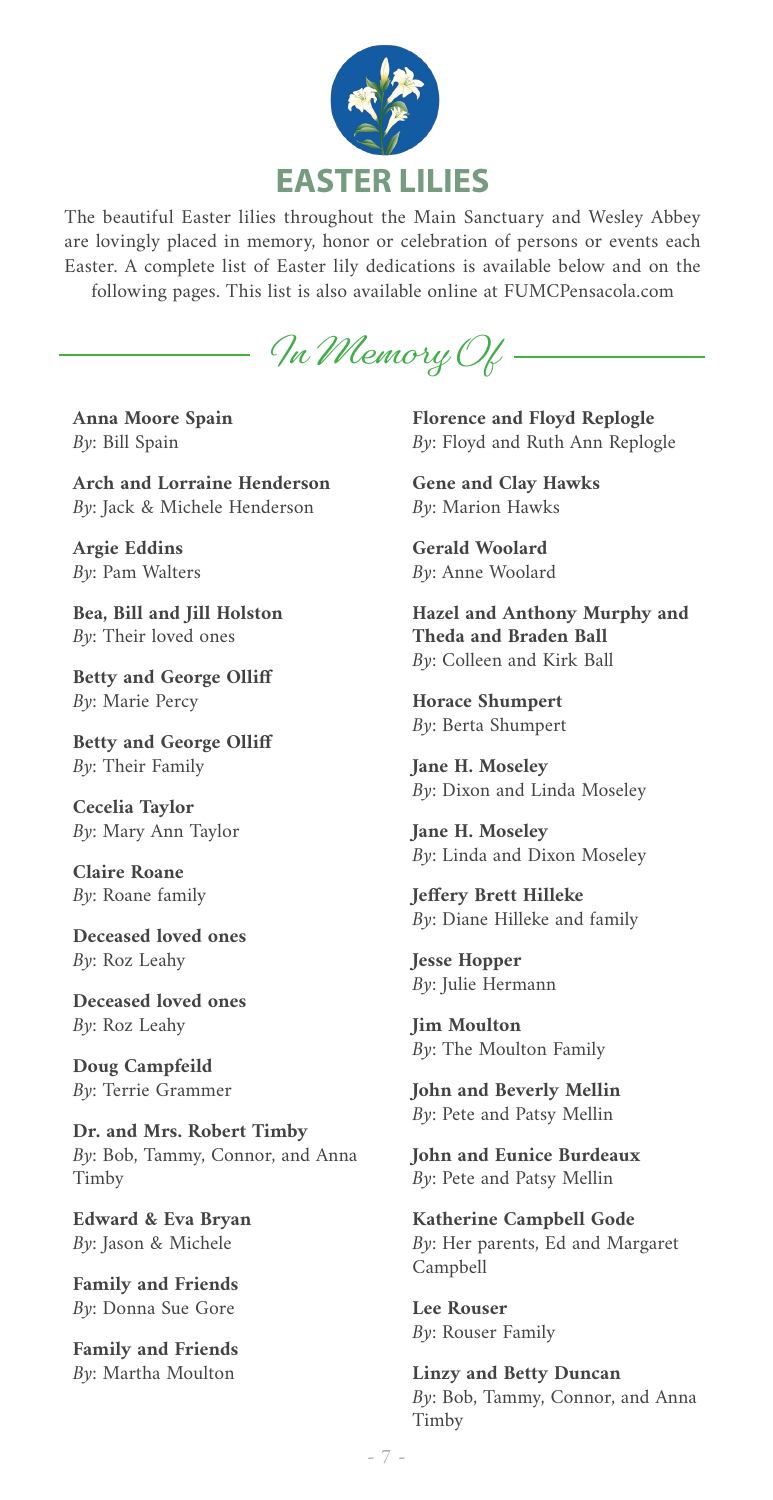**Lisa Wallace Geise** By: Her family

**Lynny** By: P&J

**Margaret Helms** By: Griff and Julie Vickery

**Margaret Helms** By: Ruth and Bill Sneed

**Matt Bryant** By: Jeff, Terrill, Chris and Katie Bryant

**Michele Smith** By: The Rasnicks

**Mr. and Mrs. J.T. Griffin Sr** By: John and Elise

**My husband Bill and my sons Andy and Fred** By: Marie Percy

**Our Parents** By: Bill and Jean Brown

**Our Parents** By: Walter and Sue Glenn

**Our parents Julia and Allan Jacques Sr and Anne Peterson Wenberg and Glenn Peterson** By: Shirley and Allan Jacques

**Rev. James Christian Mills** By: Floyd and Ruth Ann Replogle

**Roger Marable, brother of Linda McDade Moseley** By: Linda and Dixon Moseley

**Roger Marable, brother of Linda McDade Moseley** By: Linda and Dixon Moseley

**Rosemarie Thames** By: Your loving family

**Roy Roane** By: Roane family

**Sandy Reeves, Carolyn Terry, and Pam Dannelly** By: Her girlfriends

**Theresa Bradley** By: Wayne Bradley

**Tim and Mafalda Benchea** By: Jack & Michele Henderson

**Vi and David Wood** By: Pete and Patsy Mellin

**Vick and Anne Vickery**  $By:$  Griff and Julie

**Zeke and Edith Mills** By: Floyd and Ruth Ann Replogle

**In Honor Of**

**Bob & Janice Park** By: Liz Boyd

**Bob and Janet Olliff** By: Peggy Groves

**Bobbi and Oran Baughn** By: Their children, grandchildren and great-grandchildren

**Donna Sue Gore** By: Rick and Heidi Branch

**Dr. Geoffrey Lentz** By: Diane Hilleke

**Dr. Wesley and Drexel** By: Hockman Rushing

**Dr. Wesley Wachob** By: Diane Hilleke

**Emily, Scott, Hudson, Wilmer and Marian Mitchell** By: Suellen and Hal Hudson

**FUMC Staff** By: Donna Sue Gore

**FUMC Staff** By: Peggy Groves

**George & Betty Olliff** By: Friends on Commonwealth

**Heidi and Rick Branch** By: Kathy Cook and Laura Young

**Herb and Lil Ferreira** By: John and Elise

**Jennifer Piver** By: Doug and Laura Mehle